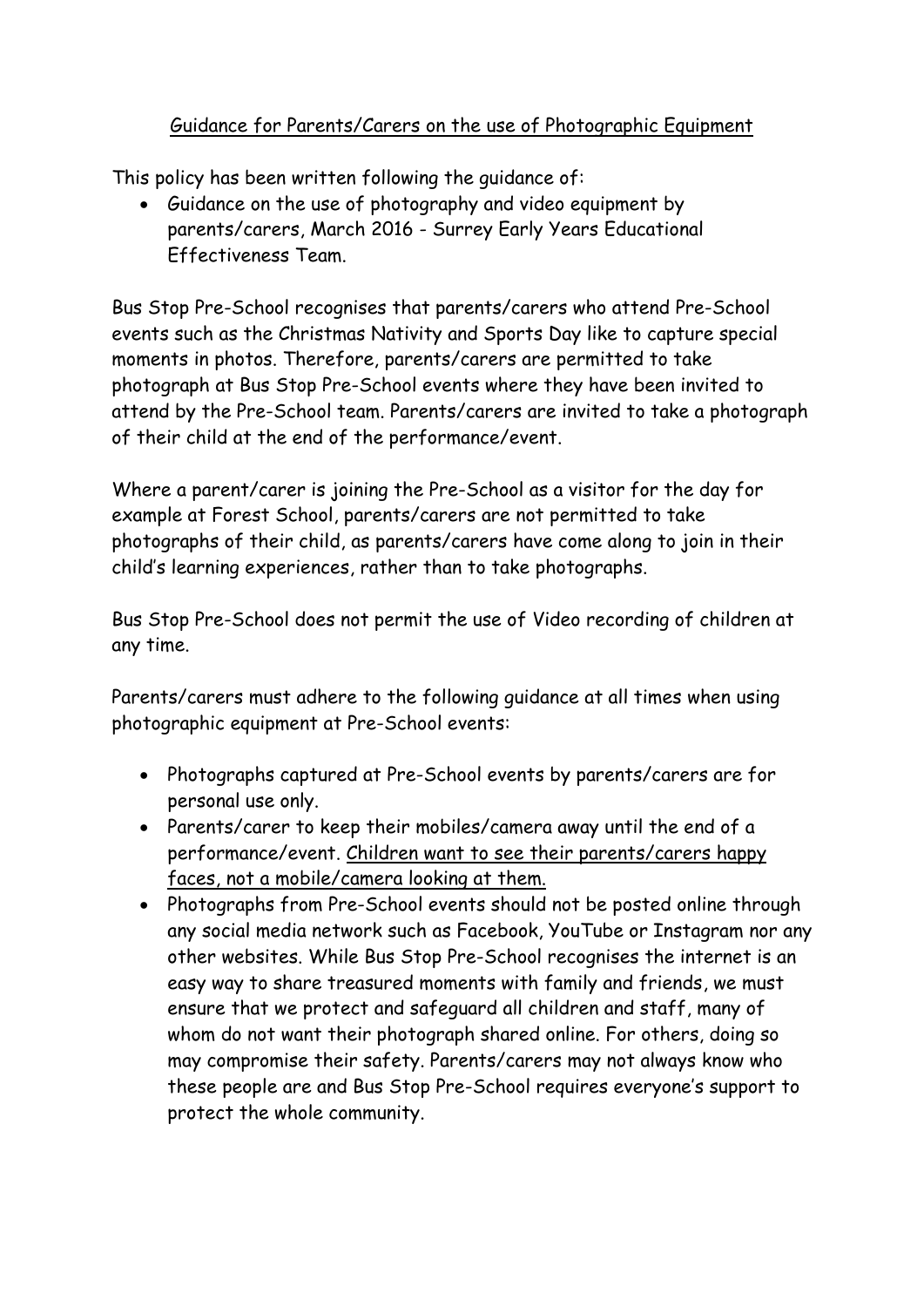- Parents/carers wishing to take a photo of their child together with their child's friends must ask permission from that child's parent/carer before taking a photo.
- Parents/carers should not sell or distribute by any other means photographs taken at Bus Stop Pre-School events.
- Member of staff at Bus Stop Pre-School reserves the right to challenge any person using photographic/video equipment at a Pre-School event who they do not recognise or where they do not know that person's connection to a Pre-School child. The member of staff also reserves the right to ask the person to stop taking photographs/video if this cannot be established and to ask them to leave if they do not comply with this request.
- Parents/carers should only take photographs in designated areas as set out by the Pre-School staff.
- Parents/carers should not take photographs in sensitive areas such as the toilets at any time.
- Bus Stop Pre-School reserves the right to ask a parent/carer to leave if they are observed taking inappropriate photographs/video or if they are observed covertly using photographic/video equipment. Where this occurs Bus Stop Pre-School will follow necessary safeguarding procedures.
- Bus Stop Pre-School reserves the right to remove consent to take photographs at any time for example, due to excessive flash and mobiles/camera interrupting the performance/event and or upsetting children during a performance/event.
- Parents/carers are required to follow additional guidance in event programmes or announcement from Pre-School staff as to when photography are permitted.
- Parents/carers joining the Pre-School children as a visitor for the day i.e. during a Forest School session, are not permitted to take photographs of children at any time.

Useful websites and more information:

- Information Commissioners Office: [https://ico.org.uk/media/for](https://ico.org.uk/media/for-organisations/documents/1136/taking_photos.pdf)[organisations/documents/1136/taking\\_photos.pdf](https://ico.org.uk/media/for-organisations/documents/1136/taking_photos.pdf)
- Safeguarding Children and protecting Professionals in Early Years settings: Online safety consideration – [https://www.gov.uk/government/publications/safeguarding-children-and](https://www.gov.uk/government/publications/safeguarding-children-and-protecting-professionals-in-early-years-settings-online-safety-considerations)[protecting-professionals-in-early-years-settings-online-safety](https://www.gov.uk/government/publications/safeguarding-children-and-protecting-professionals-in-early-years-settings-online-safety-considerations)[considerations.](https://www.gov.uk/government/publications/safeguarding-children-and-protecting-professionals-in-early-years-settings-online-safety-considerations)